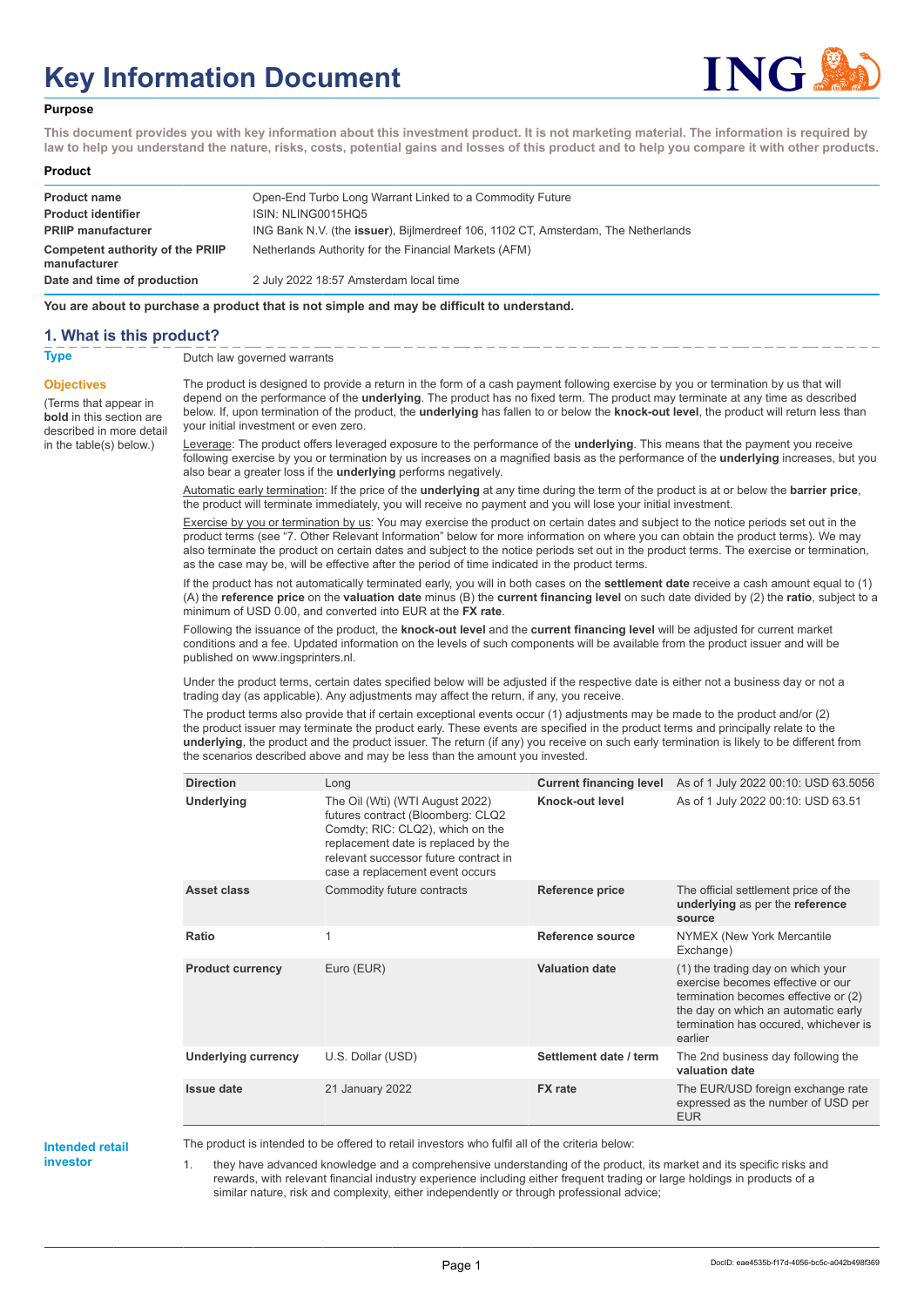- 2. they seek hedging and/or leveraged performance, expect the movement in the underlying to perform in a way that generates a favourable return, have an investment horizon of the recommended holding period specified below and understand that the product may terminate early;
- 3. they accept the risk that the issuer could fail to pay or perform its obligations under the product and they are able to bear a total loss of their investment; and
- 4. they are willing to accept a level of risk to achieve potential returns that is consistent with the summary risk indicator shown below.

The product is not intended to be offered to retail clients who do not fulfil these criteria.

## **2. What are the risks and what could I get in return?**

**Risk indicator**

**Performance scenarios**





**The risk indicator assumes you keep the product for 1 day. The actual risk can vary significantly if you cash in at an early or a later stage and you may get back less.**

The summary risk indicator is a guide to the level of risk of this product compared to other products. It shows how likely it is that the product will lose money because of movements in the markets or because we are not able to pay you.

We have classified this product as 7 out of 7, which is the highest risk class. This rates the potential losses from future performance at a very high level, and poor market conditions are very unlikely to impact our capacity to pay you.

**Be aware of currency risk:** If the currency of your account is different to the currency of this product, you will be exposed to the risk of suffering a loss as a result of the conversion of the currency of the product into the account currency. This risk is not considered in the indicator shown above. Because the product currency is different from the underlying currency, you will be exposed to the risk of suffering a loss if the underlying currency declines in value relative to the product currency.

**Be aware of currency risk:** If (i) the Underlying is traded in a different currency than EUR the unwind amount will be converted to EUR at the prevailing exchange rate which may result in a loss; or (ii) the currency of your account is different from the Currency of the product, you may be exposed to the risk of suffering a loss as a result of the conversion of the Currency of the product into the account currency. Risk (ii) above is not considered in the indicator shown above.

This product does not include any protection from future market performance so you could lose some or all of your investment.

If we are not able to pay you what is owed, you could lose your entire investment.

For detailed information about all risks relating to the product please refer to the risk sections of the prospectus and any supplements thereto as specified in the section "7. Other relevant information" below.

**Market developments in the future cannot be accurately predicted. The scenarios shown are only an indication of some of the possible outcomes based on recent returns. Actual returns could be lower.**

*Investment: EUR 10,000*

| <b>Scenarios</b>           |                                                                           | 1 day                        |  |
|----------------------------|---------------------------------------------------------------------------|------------------------------|--|
|                            |                                                                           | (Recommended holding period) |  |
| Stress scenario            | What you might get back after costs<br>Percentage return (not annualised) | EUR 7.111.99<br>$-28.88\%$   |  |
| Unfavourable scenario      | What you might get back after costs<br>Percentage return (not annualised) | EUR 9.661.44<br>$-3.39\%$    |  |
| <b>Moderate scenario</b>   | What you might get back after costs<br>Percentage return (not annualised) | EUR 10.124.23<br>$1.24\%$    |  |
| <b>Favourable scenario</b> | What you might get back after costs<br>Percentage return (not annualised) | EUR 10,499.61<br>5.00%       |  |

The average returns shown in the above table are not annualised, which means they may not be comparable to the average returns shown in other key information documents.

This table shows the money you could get back over the next day under different scenarios, assuming that you invest EUR 10,000. The scenarios shown illustrate how your investment could perform. The recommended holding period for this product is less than one year. The figures are therefore not calculated on a per year basis, but for the recommended holding period. Figures in this section and "4. What are the costs?" are therefore not comparable with figures given for products with a recommended holding period of at least one year. The scenarios presented are an estimate of future performance based on evidence from the past on how the value of this investment varies, and are not an exact indicator. What you get will vary depending on how the market performs and how long you keep the product. The stress scenario shows what you might get back in extreme market circumstances, and it does not take into account the situation where we are not able to pay you.

This product cannot be easily cashed in. This means it is difficult to estimate how much you would get back if you cash in before the recommended holding period. You will either be unable to cash in early or you will have to pay high costs or make a large loss if you do so.

The figures shown include all the costs of the product itself, but may not include all the costs that you pay to your advisor or distributor. The figures do not take into account your personal tax situation, which may also affect how much you get back.

Buying this product holds that you think the price of the underlying will increase.

Your maximum loss would be that you will lose your investment.

## **3. What happens if ING Bank N.V. is unable to pay out?**